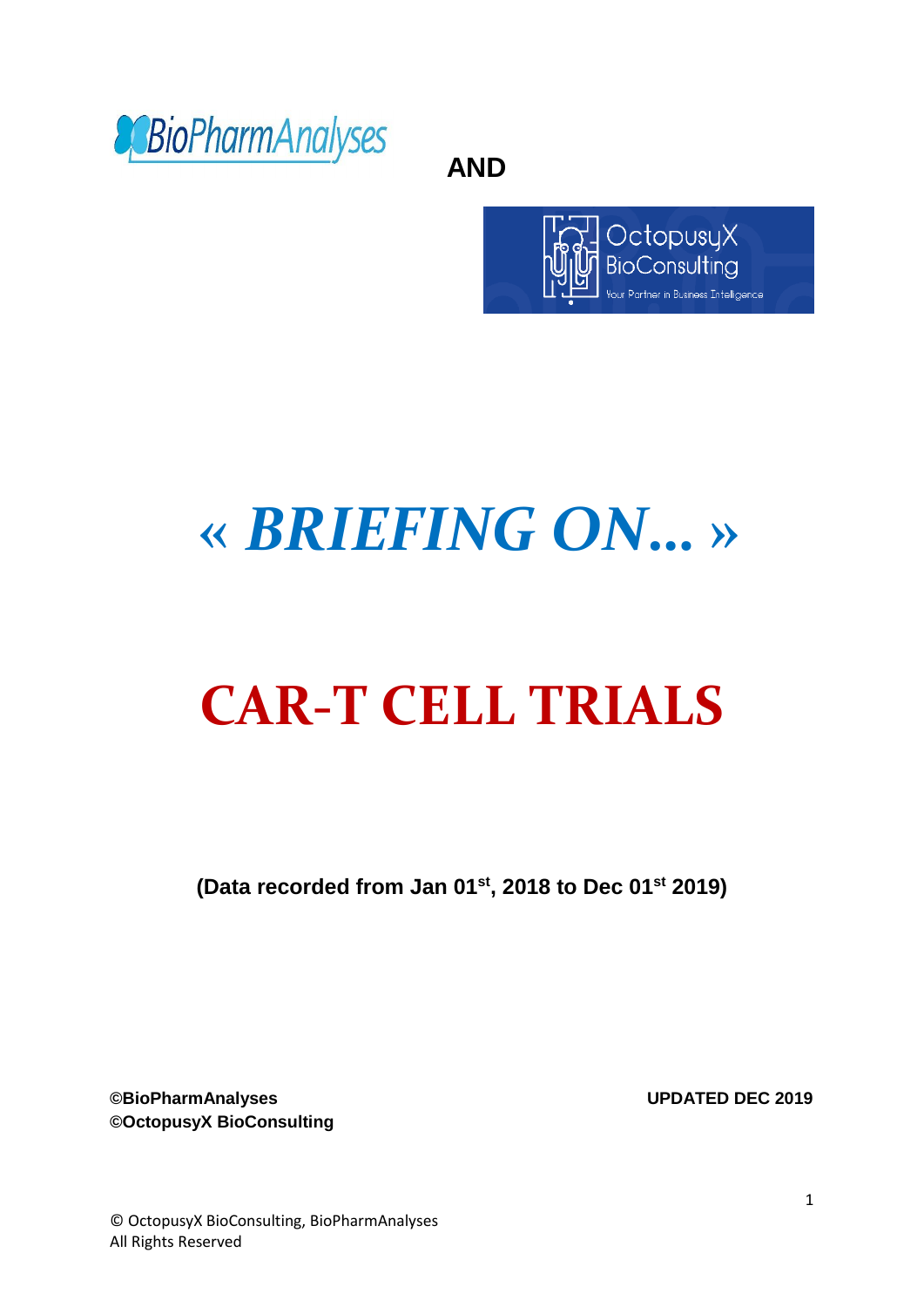**All material published in this study is protected by copyright. No text or part thereof may be reproduced in any way without prior written consent of the publisher.**

**Publishers: BioPharmAnalyses Discussed BioPharmAnalyses OctopusyX BioConsulting 40, rue du petit bois Centre Atlas 78370 Plaisir 24, avenue du Prado France 13006 Marseille. France Phone: 33 (0)686 683 220 Phone: 33 (0)668 071 907 Contact: [alb@biopharmanalyses.fr/](mailto:alb@biopharmanalyses.fr/) Contact[:olivier@octopusyx.fr](mailto:olivier@octopusyx.fr)**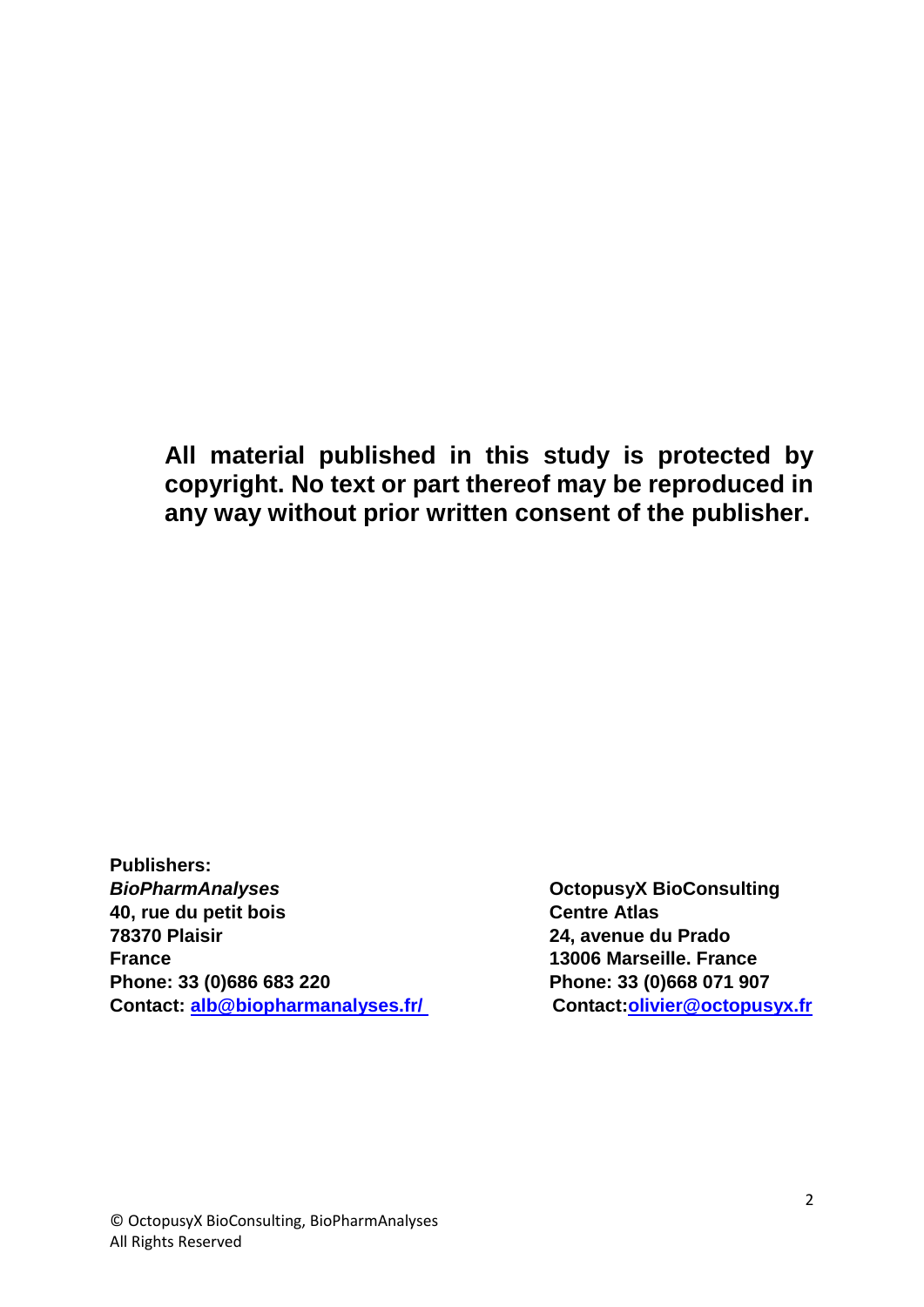## **CONTENTS**

| • Highlights<br>• Major Indications<br>• Breakdown by Major Indications<br>•Targets<br>• Sponsors<br>• Sponsors: Breakdown by Geographical Areas<br>• Breakdown by Phase<br>• Breakdown by Status | p <sub>2</sub>                         |                                         |     |
|---------------------------------------------------------------------------------------------------------------------------------------------------------------------------------------------------|----------------------------------------|-----------------------------------------|-----|
|                                                                                                                                                                                                   | p <sub>3</sub><br>p4<br>p <sub>5</sub> |                                         |     |
|                                                                                                                                                                                                   |                                        | p6                                      |     |
|                                                                                                                                                                                                   |                                        | p <sub>8</sub><br>p <sub>9</sub><br>p10 |     |
|                                                                                                                                                                                                   | • Clinical Studies                     |                                         | p11 |
|                                                                                                                                                                                                   | <u>-XXXXXXXXXXXXXXXXXXXXXXXXX</u>      |                                         | p11 |
|                                                                                                                                                                                                   | -XXXXXXXXXXXXXXXXXXXXXXXXX             | p25                                     |     |
|                                                                                                                                                                                                   | <u>-XXXXXXXXXXXXXXXXXXXXXXXXX</u>      | p31                                     |     |
| <u>-XXXXXXXXXXXXXXXXXXXXXXXX</u>                                                                                                                                                                  | p33                                    |                                         |     |
| -XXXXXXXXXXXXXXXXXXXXXXXXXX                                                                                                                                                                       | p34                                    |                                         |     |
| <u>-XXXXXXXXXXXXXXXXXXXXXXXXX</u>                                                                                                                                                                 | p38                                    |                                         |     |
| <u>-XXXXXXXXXXXXXXXXXXXXXXXXX</u>                                                                                                                                                                 | p40                                    |                                         |     |
| <u>-XXXXXXXXXXXXXXXXXXXXXXXX</u>                                                                                                                                                                  | p41                                    |                                         |     |
| -XXXXXXXXXXXXXXXXXXXXXXXXXX                                                                                                                                                                       | p42                                    |                                         |     |
| <u>-XXXXXXXXXXXXXXXXXXXXXXXXX</u>                                                                                                                                                                 | p45                                    |                                         |     |
| <u>-XXXXXXXXXXXXXXXXXXXXXXXXX</u>                                                                                                                                                                 | p54                                    |                                         |     |
| <u>-XXXXXXXXXXXXXXXXXXXXXXXXX</u>                                                                                                                                                                 | p56                                    |                                         |     |
| <u>-XXXXXXXXXXXXXXXXXXXXXXXXX</u>                                                                                                                                                                 | p57                                    |                                         |     |
| <u>-XXXXXXXXXXXXXXXXXXXXXXXXX</u>                                                                                                                                                                 | p <sub>59</sub>                        |                                         |     |
| <u>-XXXXXXXXXXXXXXXXXXXXXXXXX</u>                                                                                                                                                                 | p60                                    |                                         |     |
| <u>-XXXXXXXXXXXXXXXXXXXXXXXXX</u>                                                                                                                                                                 | p61                                    |                                         |     |
| <u>-XXXXXXXXXXXXXXXXXXXXXXXXX</u>                                                                                                                                                                 | p80                                    |                                         |     |
| <u>-XXXXXXXXXXXXXXXXXXXXXXXXX</u>                                                                                                                                                                 | p81                                    |                                         |     |
| <u>-XXXXXXXXXXXXXXXXXXXXXXXXX</u>                                                                                                                                                                 | p82                                    |                                         |     |
| -XXXXXXXXXXXXXXXXXXXXXXXXXX                                                                                                                                                                       | p83                                    |                                         |     |
| -XXXXXXXXXXXXXXXXXXXXXXXXXX                                                                                                                                                                       | p93                                    |                                         |     |
| <u>-XXXXXXXXXXXXXXXXXXXXXXXXX</u>                                                                                                                                                                 | p95                                    |                                         |     |
| <u>-XXXXXXXXXXXXXXXXXXXXXXXXXXX</u>                                                                                                                                                               | p96                                    |                                         |     |
| <u>-XXXXXXXXXXXXXXXXXXXXXXXXX</u>                                                                                                                                                                 | p98                                    |                                         |     |
| <u>-XXXXXXXXXXXXXXXXXXXXXXXXX</u>                                                                                                                                                                 | p99                                    |                                         |     |
| <u>-XXXXXXXXXXXXXXXXXXXXXXXXX</u>                                                                                                                                                                 | p100                                   |                                         |     |
| <u>-XXXXXXXXXXXXXXXXXXXXXXXXX</u>                                                                                                                                                                 | p101                                   |                                         |     |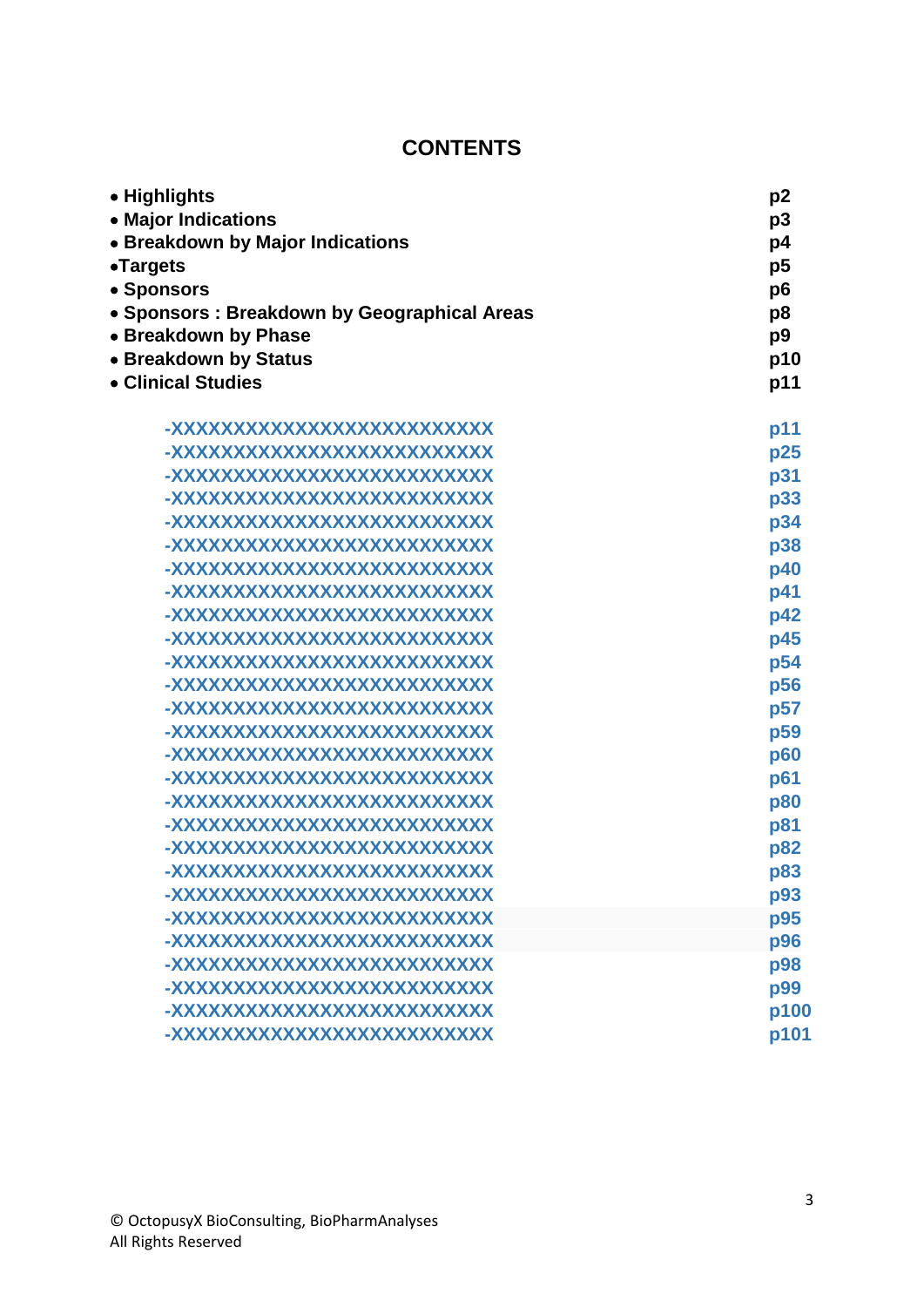# **HIGHLIGHTS**

- The overwhelming majority of indications are XXXXXXXXXXXX.
- The majority (>50%) of the clinical trials listed in this report are sponsored by XXXXXXXXXXXX.
- **XXXXXXXXXXXXX** of the study have been recorded in **Europe** (sponsored by private companies).
- **Except some historical companies involved in the field, XXXXXXXXXXXX** XXXXXXXXXXXX.
- Despite well-known medical and scientific bottlenecks, a few studies nevertheless adress XXXXXXXXXXXXX.
- With exceptions (advanced phases), only XXXXXXXXXXXX XXXXXXXXXXXXX. in each study.
- **More than** XXXXXXXXXXXX.**targeted pathogogies**
- XXXXXXXXXXXX.**targets identified**
- XXXXXXXXXXXX **sponsors worldwide**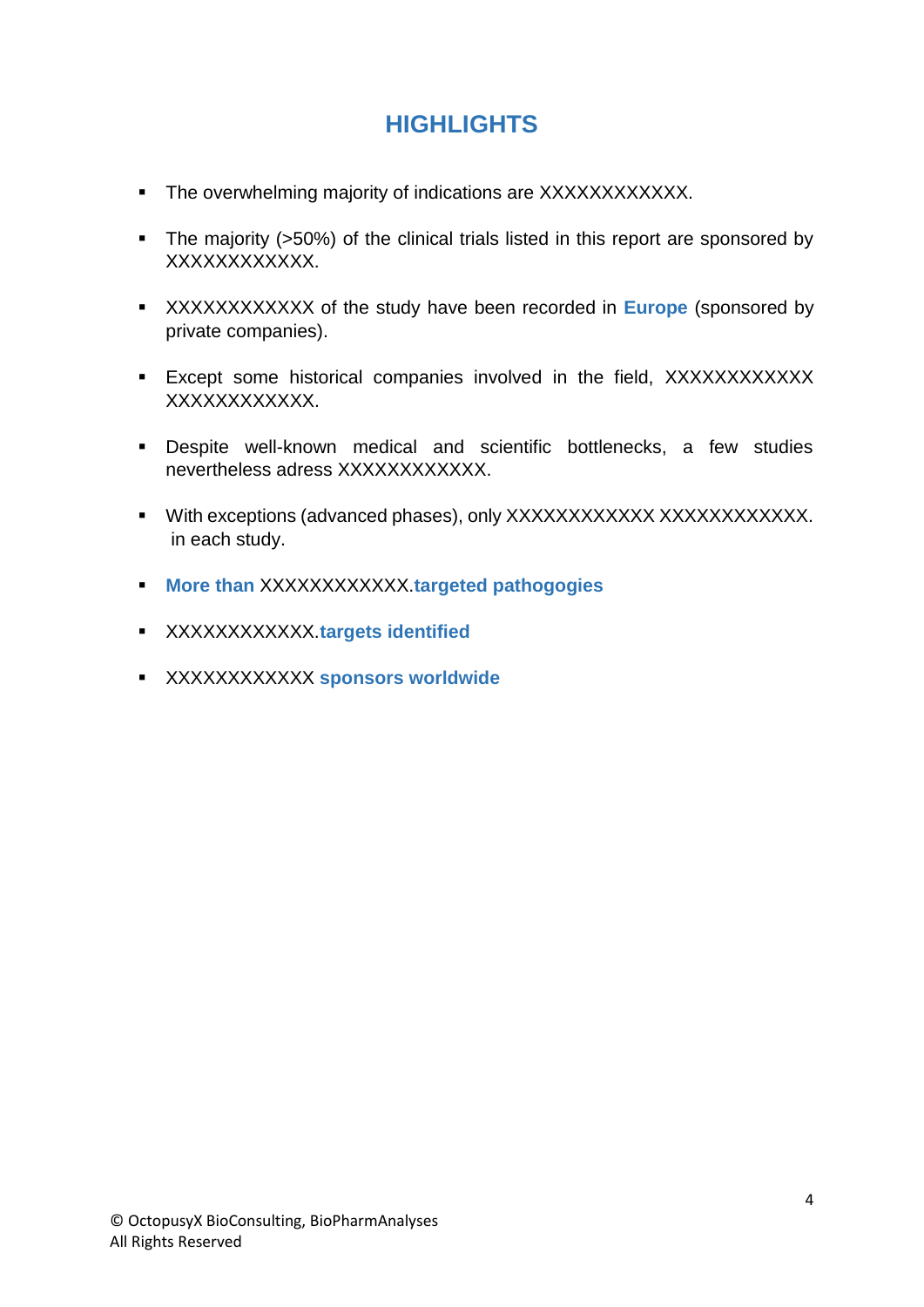## **CLINICAL STUDIES**

## **Acute Lymphoblastic Leukemia (ALL)**

### **Target: CD19 (XXXX studies listed)**

**CD19-targeted CAR-T Cell Therapy for Minimal Residual Disease in B-cell Malignancies After Autologous Stem Cell Transplantation ID:**[NCT03564977,](https://clinicaltrials.gov/show/NCT03564977) QingdaoCH201805 **Qingdao Central Hospital (CN)**

Product : CD19-targeted CAR-T cells **Phase: NA** Status : recruiting Start/Planned completion : JUL 2018 / JUN 2020 Estimated Enrollment: 20 Collaboration : Yake Biotechnology Ltd (CN) Sites : Updated : JUN 2018 Contact : [wldoctor@126.com](mailto:wldoctor%40126.com?subject=NCT03564977,%20QingdaoCH201805,%20CD19-targeted%20CAR-T%20Cell%20Therapy%20for%20MRD+%20B-cell%20Malignancies%20After%20Autologous%20Stem%20Cell%20Transplantation)

#### **Related Informations / Publications**

\**Bone Marrow Transplant*. 2019 Aug;54(8):1208-1217.

A retrospective comparison of allogenic and autologous chimeric antigen receptor T cell therapy targeting CD19 in patients with relapsed/refractory acute lymphoblastic leukemia. Hu Y et al. The First Affiliated Hospital, School of Medicine, Zhejiang University, Zhejiang, China (collab : YaKe Biotechnology Ltd, Shanghai) Link : [Abstract](https://www.ncbi.nlm.nih.gov/pubmed/30518980)

**A Single Center, Open Label, Single Arm Exploratory Clinical Study of CD19- Directed Allogeneic Chimeric Antigen Receptor CART-cell Immunotherapy Cell Therapy in Pediatric Patients With Relapsed/Refractory B-Cell Acute Lymphoblastic Leukemia**

**ID:**[NCT04173988,](https://clinicaltrials.gov/show/NCT04173988) 2019-272

**Children's Hospital of Fudan University (CN)**

Product : CD19-Directed Allogeneic Chimeric Antigen Receptor T- cells **Phase: early phase I** Status : not yet recruiting Start/Planned completion : NOV 2019 / JUL 2022 Estimated Enrollment: 6 Sites : 1 (CN) Updated : NOV 2019 Contact : [zhaixiaowendy@163.com,](mailto:zhaixiaowendy%40163.com?subject=NCT04173988,%202019-272,%20Study%20of%20alloCART-19%20Cell%20Therapy%20in%20Pediatric%20Patients%20With%20Relapsed/Refractory%20B-Cell%20Acute%20Lymphoblastic%20Leukemia) [hongsheng@hotmail.com](mailto:hongsheng%40hotmail.com?subject=NCT04173988,%202019-272,%20Study%20of%20alloCART-19%20Cell%20Therapy%20in%20Pediatric%20Patients%20With%20Relapsed/Refractory%20B-Cell%20Acute%20Lymphoblastic%20Leukemia)

#### **The Clinical Study of CD19 UCAR-T Cells in Patients With B-cell Acute Lymphoblastic Leukemia (B-ALL)**

**ID:**[NCT04166838,](https://clinicaltrials.gov/show/NCT04166838) V1.0

**Shanghai Longyao Biotechnology Inc., Ltd. (CN)** Product : CD19 UCARTcells

**Phase: early phase I** Status : recruiting Start/Planned completion : NOV 2019 / NOV 2019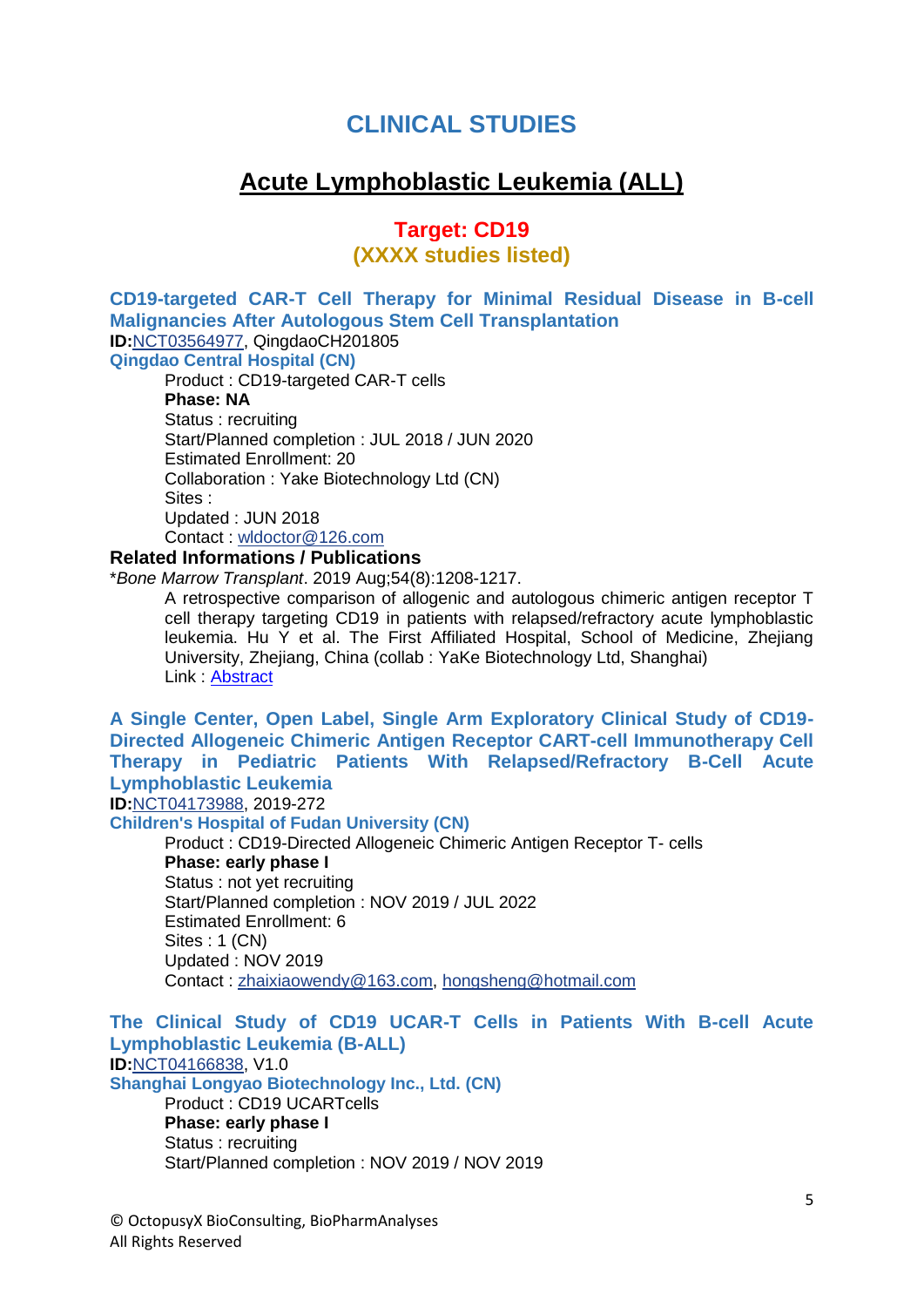Estimated Enrollment: 20 Sites : 1 (CN) Updated : NOV 2019 Contact : [nitengfeng@163.com](mailto:nitengfeng%40163.com?subject=NCT04166838,%20V1.0,%20The%20Clinical%20Study%20of%20CD19%20UCAR-T%20Cells%20in%20Patients%20With%20B-cell%20Acute%20Lymphoblastic%20Leukemia%20(B-ALL))

#### **CTA101 UCAR-T Cell Injection for Treatment of Relapsed or Refractory CD19+ B-cell Acute Lymphoblastic Leukemia ID:**[NCT04154709,](https://clinicaltrials.gov/show/NCT04154709) XYFY2019-KL135-02 **Nanjing Bioheng Biotech Co., Ltd (CN)**

Product : CTA101 (CD19-directed CAR-T cells) **Phase: I** Status : recruiting Start/Planned completion : NOV 2019 / JUN 2022 Estimated Enrollment: 15 Sites : 1 (CN) Updated : NOV 2019 Contact : [lizhenyumd@163.com,](mailto:lizhenyumd%40163.com?subject=NCT04154709,%20XYFY2019-KL135-02,%20CTA101%20UCAR-T%20Cell%20Injection%20for%20Treatment%20of%20Relapsed%20or%20Refractory%20CD19+%20B-cell%20Acute%20Lymphoblastic%20Leukemia) [zimu05067@163.com](mailto:zimu05067%40163.com?subject=NCT04154709,%20XYFY2019-KL135-02,%20CTA101%20UCAR-T%20Cell%20Injection%20for%20Treatment%20of%20Relapsed%20or%20Refractory%20CD19+%20B-cell%20Acute%20Lymphoblastic%20Leukemia)

#### **Related Informations / Publications (related to the three above mentioned studies)**

\**J Clin Invest*. 2019 Dec 17. pii: 130144.

CD19-targeting CAR T cell immunotherapy outcomes correlate with genomic modification by vector integration. Nobles CL et al. University of Pennsylvania, Philadelphia, Pennsylvania, USA

Results / Comments : These data clarify how insertional mutagenesis can modulate cell proliferation in CART19 therapy and how data on integration-site distributions can be linked to treatment outcomes

Link : [Abstract](https://www.ncbi.nlm.nih.gov/pubmed/31845905) - [Full Text](https://www.jci.org/articles/view/130144)

\**J Clin Oncol*. 2019 Dec 9:JCO1901892.

Optimizing Chimeric Antigen Receptor T-Cell Therapy for Adults With Acute Lymphoblastic Leukemia. Frey NV et al. University of Pennsylvania Perelman School of Medicine, Philadelphia, PA, USA

Results / Comments : Fractionated dosing of CTL019 with intrapatient dose modification optimizes safety without compromising efficacy in adults with r/r ALL Link : [Abstract](https://www.ncbi.nlm.nih.gov/pubmed/31815579)

\**Front Immunol*. 2019 Nov 12;10:2664.

Mechanisms of Relapse After CD19 CAR T-Cell Therapy for Acute Lymphoblastic Leukemia and Its Prevention and Treatment Strategies. Xu X et al. Zhujiang Hospital, Southern Medical University, Guangzhou, China

Link : [Abstract](https://www.ncbi.nlm.nih.gov/pubmed/31798590) - [Full Text](https://www.ncbi.nlm.nih.gov/pmc/articles/PMC6863137/)

\**Sci Immunol*. 2019 Jul 12;4(37).

Engineering nanoparticles to locally activate T cells in the tumor microenvironment. Wang D et al. Shanghai Institute of Materia Medica, Chinese Academy of Sciences, Shanghai 201203, China

Results / Comments : The nanoplatform that uses the antibody nanoparticle alone both for immune stimulation and PDL1 inhibition could be readily adapted to other immune checkpoint inhibitors for improved ICB therapy

Link : [Abstract](https://www.ncbi.nlm.nih.gov/pubmed/31300478)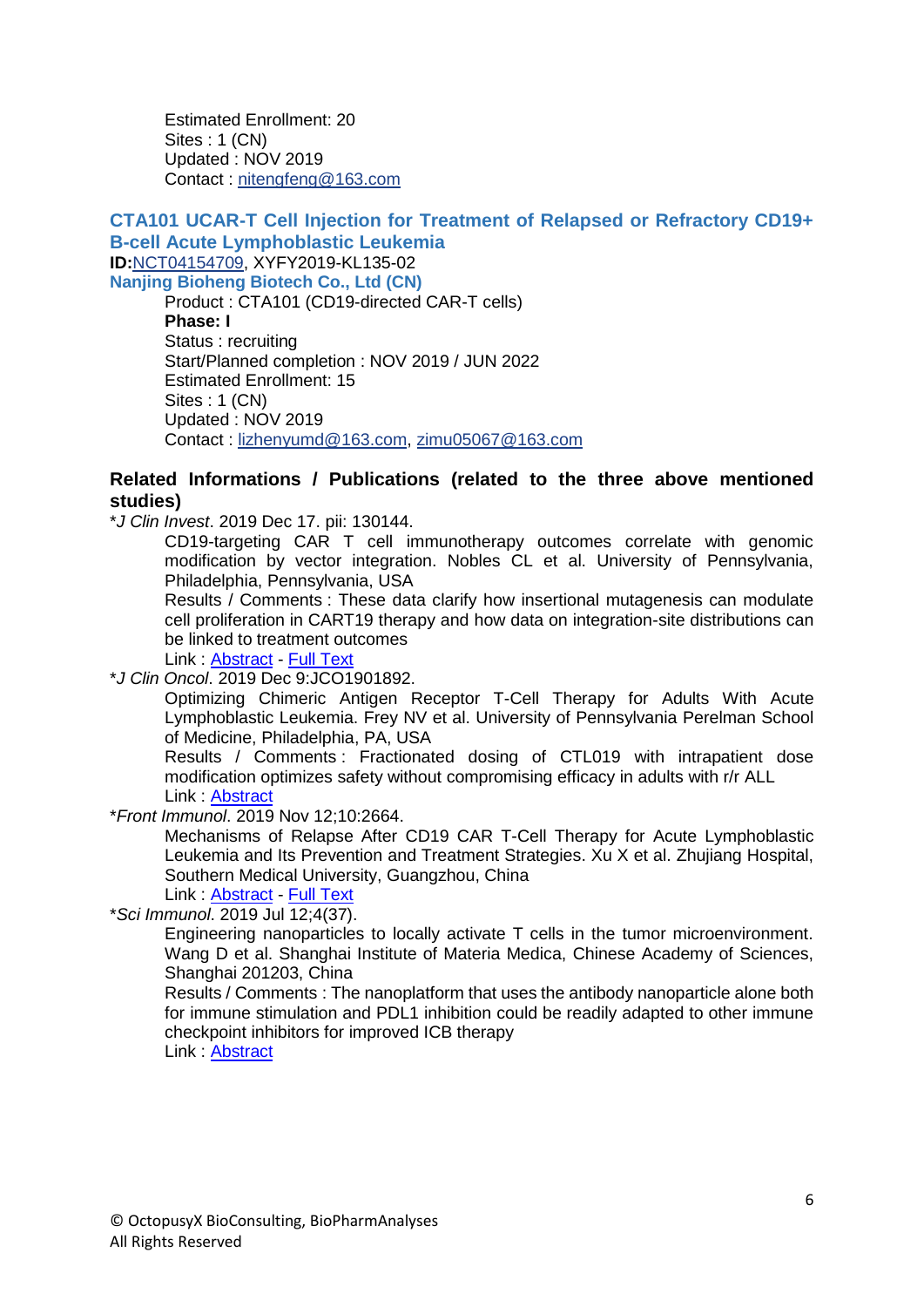## **Colorectal Cancer**

## **Target: XXXXXX**

**(XXX studies listed)**

**An Open-label, Phase I Study to Assess the Safety, Cell Kinetics and Clinical Activity of Multiple Doses of CYAD-101, Administered Concurrently With the FOLFOX Treatment in Patients With Unresectable Metastatic Colorectal Cancer ID**: [NCT03692429,](https://clinicaltrials.gov/show/NCT03692429) CYAD-N2L-101

#### **Celyad (BE)**

Product: CYAD-101. This Phase I study will explore the hypothesis that targeting of NKG2D-ligands with an allogeneic CAR T-cells, CYAD-101

**Phase: I**

Status: recruiting Start/Planned completion: NOV 2018 / OCT 2033 Estimated Enrollment: 36 Collaboration : Iqvia Pty Ltd (WW) Sites: 5 (BE, UK) Updated: JUL 2019 Contact: [lgavrilovic@celyad.com,](mailto:lgavrilovic@celyad.com) [aflament@celyad.com](mailto:aflament%40celyad.com?subject=NCT03692429,%20CYAD-N2L-101,%20alloSHRINK%20-%20Standard%20cHemotherapy%20Regimen%20and%20Immunotherapy%20With%20Allogeneic%20NKG2D-based%20CYAD-101%20Chimeric%20Antigen%20Receptor%20T-cells)

#### **Related Informations / Publications**

-DEC 2019

Celyad Receives Additional €2.5 Million in Non-Dilutive Funding Link : Press Release

\**Mol Ther.* 2019 Jun 5;27(6):1114-1125.

Adoptive Transfer of NKG2D CAR mRNA-Engineered Natural Killer Cells in Colorectal Cancer Patients. Xiao L et al. The Third Affiliated Hospital of Guangzhou Medical University, Guangzhou, Guangdong 510150, China

Results / Comments : The results highlight a promising therapeutic potential of using RNA CAR-modified NK cells to treat metastatic colorectal cancer

Link : Abstract

\**Am J Cancer Res*. 2019 May 1;9(5):945-958.

Antitumor activity of NKG2D CAR-T cells against human colorectal cancer cells in vitro and in vivo. Deng X et al. Hebei Medical University Shijiazhuang, Hebei, China Results / Comments : There were no severe pathological changes found in vital organs in any of the treatment groups. NKG2D CAR-T cells showed excellent killing effect and represented a promising immunotherapeutic strategy against human colorectal cancer Link : Abstract - Full Text

## **Multiple Myeloma**

### **Target: XXX (XXX studies listed)**

**Phase 1 Study of CART-XXXXX as Consolidation of Standard First or Second-Line Therapy for High-Risk Multiple Myeloma ID:**[NCT03XXXXX,](https://clinicaltrials.gov/show/NCT03549442) **University of XXXXXXX (USA)**

Product : XXXXXXXXX **Phase: I** Status : recruiting

© OctopusyX BioConsulting, BioPharmAnalyses All Rights Reserved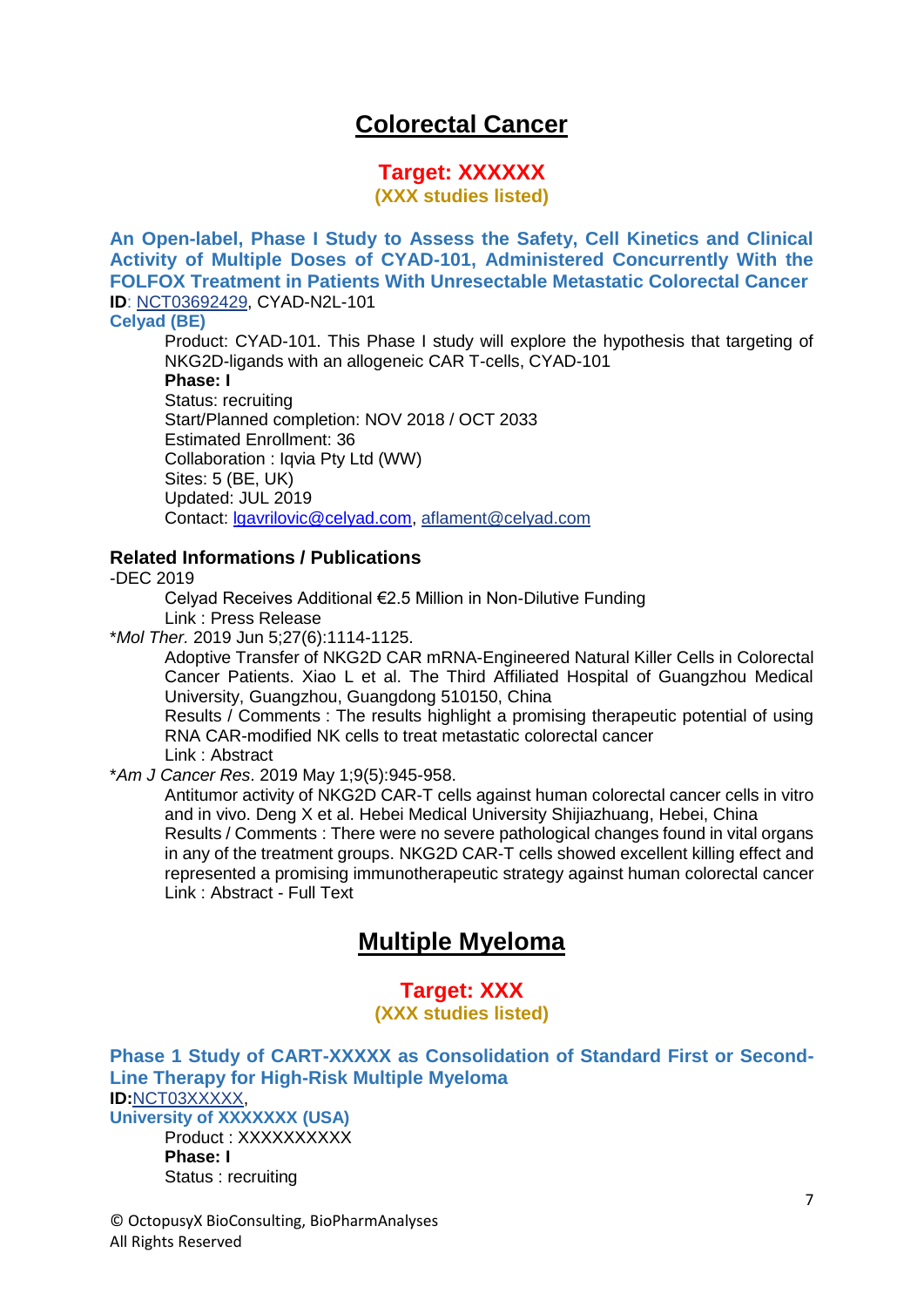Start/Planned completion : MAY 2018 / MAY 2021 Estimated Enrollment: 39 Collaboration : XXXXXXXXX Sites : 1 (US) Updated : APR 2019 Contact :

#### **Related Informations / Publications**

\**Blood Adv.* 2019 Oct 8;3(19):2812-2815.

T-cell phenotypes associated with effective CAR T-cell therapy in postinduction vs relapsed multiple myeloma. Garfall AL et al. Division of Hematology-Oncology, Department of Medicine, Abramson Cancer Center at the University of Pennsylvania, USA.

Link : [Full Text](https://ashpublications.org/bloodadvances/article/3/19/2812/375037/Tcell-phenotypes-associated-with-effective-CAR)

\**Ther Adv Hematol*. 2019 May 19.

Novel monoclonal antibody-based treatment strategies in adults with acute lymphoblastic leukemia. Guerra VA et al. University of Texas MD Anderson Cancer Center, Houston, TX, USA

Results / Comments : Researchers here review the role of monoclonal antibodies in adult ALL and summarize the current and future approaches in ALL, including novel combination therapies and the possibility of early incorporation of these agents into treatment regimens

Link : [Abstract](https://www.ncbi.nlm.nih.gov/pubmed/31205644) - [Full Text](https://www.ncbi.nlm.nih.gov/pmc/articles/PMC6535741/)

\**J Hematol Oncol*. 2019 Jun 10;12(1):57.

Haploidentical CD19/CD22 bispecific CAR-T cells induced MRD-negative remission in a patient with relapsed and refractory adult B-ALL after haploidentical hematopoietic stem cell transplantation. Jia H et al. Chinese PLA General Hospital, No. 28 Fuxing Road, Beijing, 100853, China

Results / Comments : CAR simultaneously targeting CD19 and CD22 has the potential of inducing long-term remission in patients with B-ALL

Link : [Abstract](https://www.ncbi.nlm.nih.gov/pubmed/31182121) - [Full Text](https://www.ncbi.nlm.nih.gov/pmc/articles/PMC6558895/)